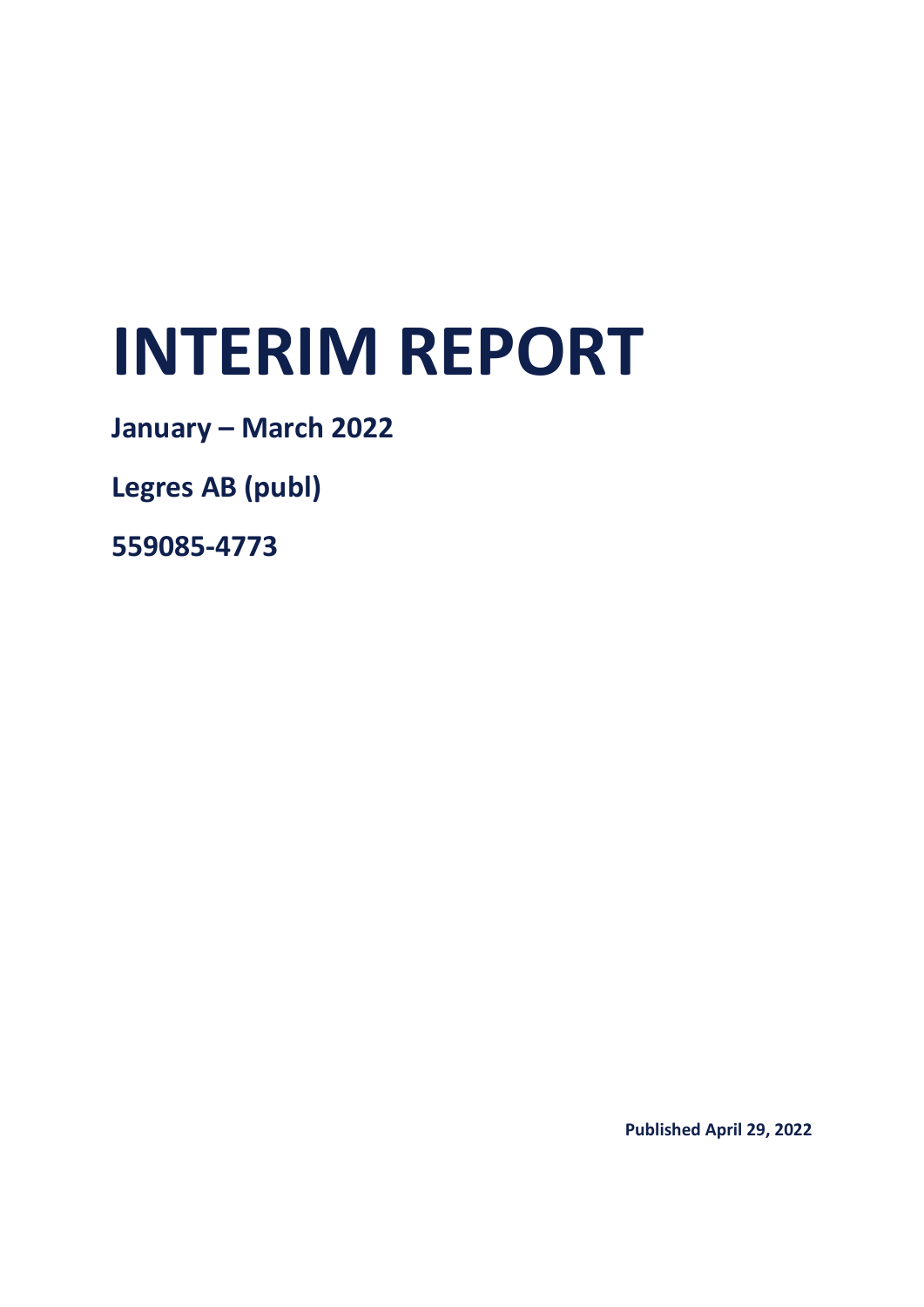## **INTERIM REPORT JANUARY – MARCH 2022**

#### **JANUARY – MARCH 2022**

- Net sales amounted to SEK 185.7 million (173.5)
- Operating result amounted to SEK 15.3 million (1.5)
- Net result amounted to SEK -2.2 million (-13.5)
- Comprehensive income amounted to SEK 7.6 million (1.6)
- Cash flow from operating activities amounted to SEK 32.1 million (-17,9)

#### **SIGNIFICANT EVENTS DURING THE REPORTING PERIOD**

• On March 31, 2022, it was announced that Klaus Reimer will take over as the new CEO of Legres AB and Sergel Group, succeeding Isak Åsbrink, who will move on to a new position in the business community. Klaus will take over as CEO on April 6, 2022. Klaus has extensive experience from senior positions in the credit management and finance industry and most recently came from a position as CEO of Sergel A/S in Denmark.

| <b>KEY FIGURES</b>      | <b>JANUARY –</b> | JANUARY –    | JANUARY –       |
|-------------------------|------------------|--------------|-----------------|
| (SEK million)           | <b>MARCH</b>     | <b>MARCH</b> | <b>DECEMBER</b> |
|                         | 2022             | 2021         | 2021            |
| Net sales               | 185.7            | 173.5        | 701.3           |
| EBITDA                  | 32.0             | 16.0         | 100.0           |
| <b>Adjusted EBITDA</b>  | 26.6             | 11.2         | 84.0            |
| Operating result        | 15.3             | 1.5          | 34.4            |
| Net result              | $-2.2$           | $-13.5$      | $-39.1$         |
| Cash flow from          |                  |              |                 |
| operating activities    | 32.1             | $-17.9$      | 19.5            |
| Interest coverage ratio | 3.03x            | 3.05x        | 2.56x           |
| Net interest-bearing    |                  |              |                 |
| debt to EBITDA          | 3.40x            | 3.40x        | 4.41x           |
| Cash and cash           |                  |              |                 |
| equivalents             | 127.6            | 186.4        | 99.1            |

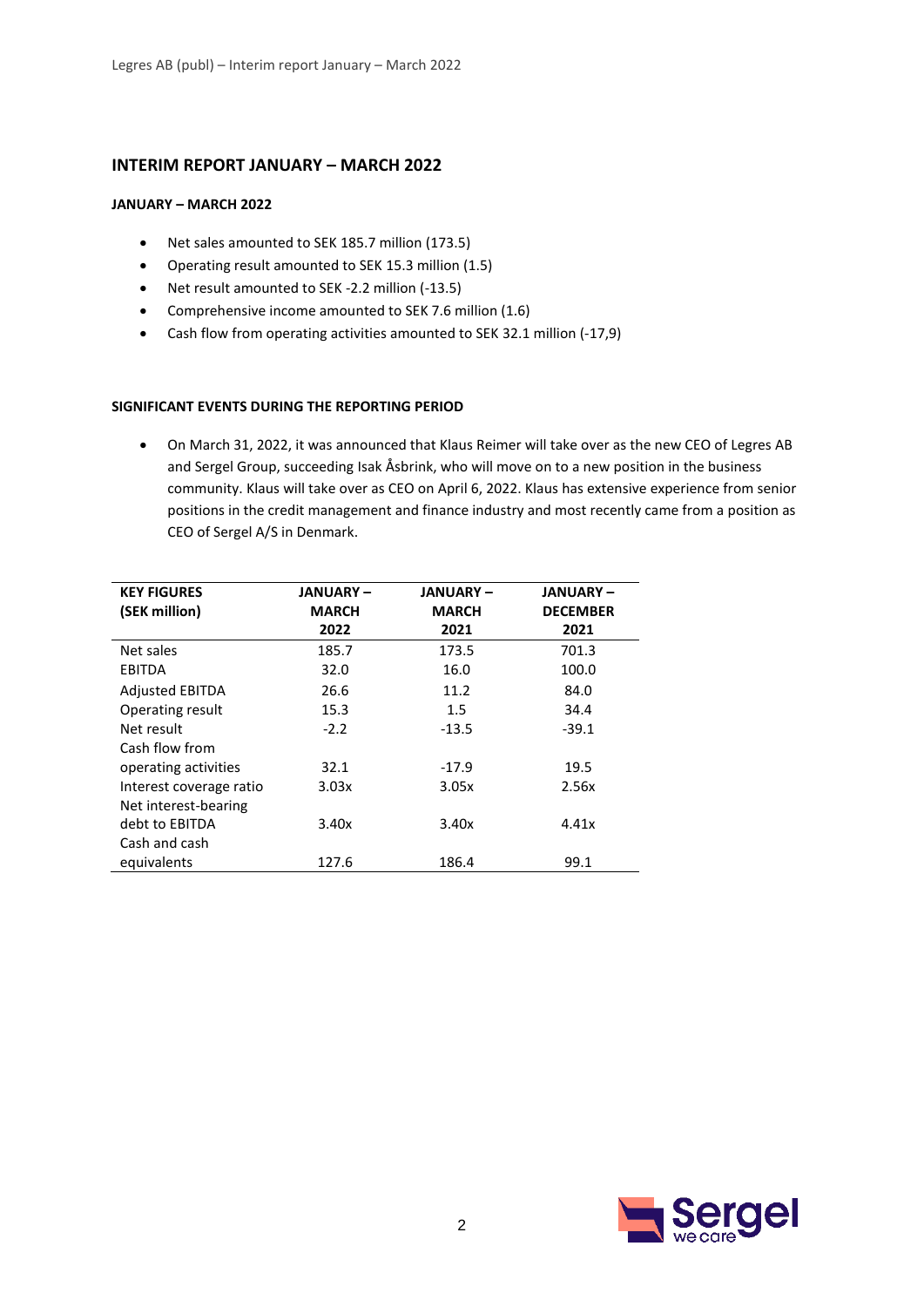#### **SIGNIFICANT EVENTS AFTER THE REPORTING PERIOD**

No significant event has occurred after reporting period.

#### **ABOUT LEGRES AB (publ)**

Legres AB (publ) is the parent company of the Sergel companies in the Nordic region. These were acquired in June 2017 from Telia Company. The Sergel companies a has approximately 310 employees and consist of Sergel Kredittjänster AB in Sweden. Sergel Oy in Finland. Sergel Norge AS in Norway and Sergel A/S in Denmark. The Sergel companies market services within credit scoring. account receivables. debt collection and payment- and message services (Connect).

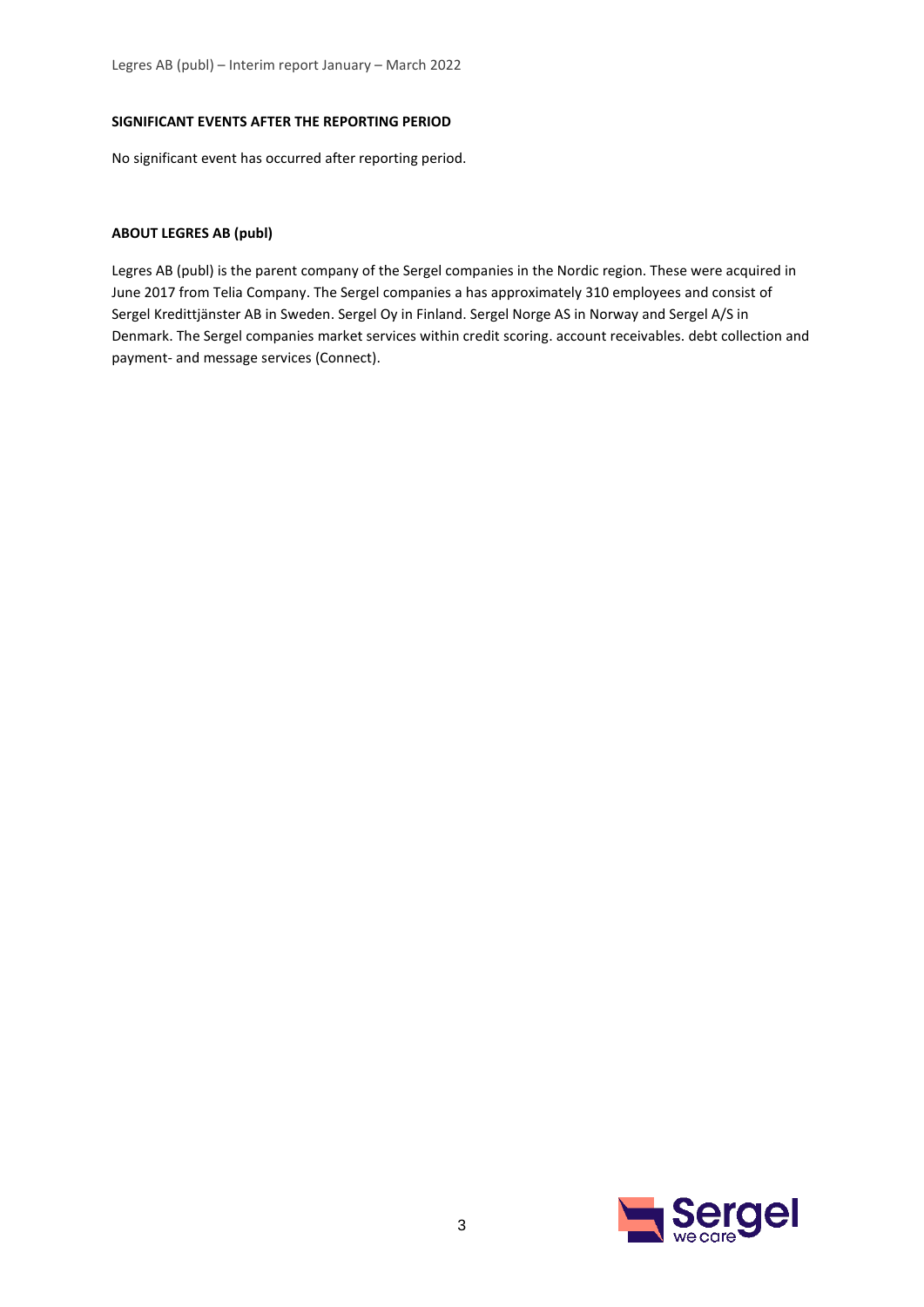#### **CEO's comments**

It is with great enthusiasm, joy and pride that I, as the newly appointed CEO, report the development of the first quarter for 2022. We start the year strong and present both improved results and increased revenues, much thanks to purposeful work with our focus areas from my representative Isak Åsbrink, which, together with the management and all competent employees, laid the foundation for the Sergel Group's good development during the quarter. Net sales increase to SEK 185.7 million (173.5, Q1 2021) and operating profit to SEK 15.3 million (1.5).

It is primarily the debt collection operations in Sweden and Denmark that had a strong earnings trend during the quarter, where volume growth as well as process efficiencies and business optimization explain the increase, but the figures are also positively affected by an settlement with a customer in Finland. It is also positive that Sweden and Denmark gained several new customers during this quarter. The Connect business area with messaging and payment services also continues to break new ground and sales have grown by approximately 38 percent compared with the first quarter of 2021, both due to volume growth but also generated from several new customers. In Finland and Norway, the markets are tougher and the number of incoming debt collection cases decreases during the quarter. We have a strong belief in the future and employ more than 40 people, primarily in Sweden in operations. At the same time, we succeed in reducing costs during the quarter, largely thanks to new and improved IT systems and optimized work processes that increase the efficiency of the business.

In our surrounding world, we note a general broad price increases that drive up inflation, which is paired with interest rate increases. This is a development that increases the risk of payment difficulties among both companies and private individuals. We see it as our task to support both our customers and our end customers (debtors) when the economic parameters in society change with the goal of contributing to good and sustainable relations between them.

During the quarter, our new vision / strategy was launched, which forms the basis for the company's business model and service offering. Our services will be developed into even more strategic tools that to an increasing extent contribute to optimizing customers' financial situation in both the short and long term. A central part of the strategy is also to safeguard our customers' relationships with their customers and work to ensure that they are long-term and profitable for both parties. Supporting elements are also self-leadership, collaboration and concrete use of data, which should form the basis for basically everything we do. Machine learning, artificial intelligence and advanced analysis thus become a natural part of our work processes and services. At the time of writing, the work is in full swing to anchor the new vision and strategy in the various parts of the business and ensure that its meaning begins to be reflected in the services we offer our customers.

Sergel is in a very exciting stage of its development and we have now laid the foundation for the future and for what will be the future Sergel. I look forward to leading this work together with all competent colleagues in Sweden, Norway, Finland and Denmark.

/Klaus Reimer

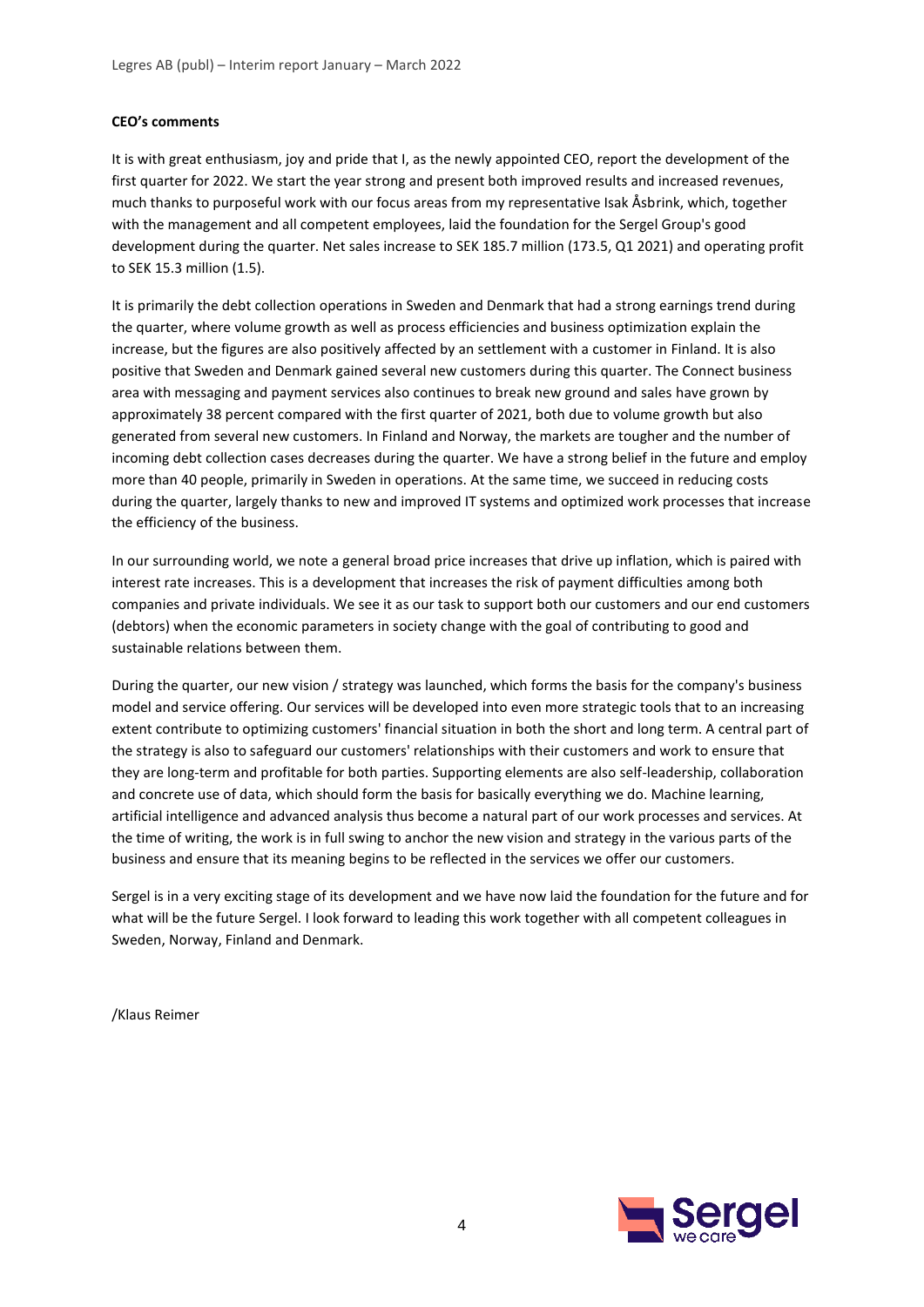#### **INCOME AND EARNINGS**

The Group's net sales during the first quarter amounted to SEK 185.7 million (173.5). The increase is primary driven by a strong development in Sweden, which increased both the debt collection business and Connect, but also partly by an settlement with a customer in Finland. Sweden has increased a great deal due to an increase in volume from existing customer, but especially for Connect, the increase in sales is also due to several new customers.

Costs have decreased compared with the same period last year, which is mainly due to lower IT costs and slightly longer personnel costs. However, the decrease is offset by the fact that depreciation is higher than last year, which is explained by the large IT investments in the new core system made in the past year.

Operating profit for the first quarter amounted to SEK 15.3 million (1.5) and is mainly explained by the above events.

#### **FINANCIAL NET**

The Group´s financial net in the first quarter amounted to SEK -18.0 million (-18.3) whereof financial costs for the Bond amounted to SEK –9.8 million (-11.7) and financial costs for the Shareholder Loan amounted to SEK - 3.2 million (-3.0).

The interest on the Bond is set to a floating rate of three-month STIBOR plus a margin of 7.00 per cent (6.00) per annum and will be paid on a quarterly basis. The Bond matures on July 9, 2022 and the refinancing will start during Q2. The interest on the Shareholder Loan is set to 8.00 per cent per annum. The interest on the Shareholder Loan will be paid on the date following the full redemption of the Bond.

#### **TAX**

The Group's tax expense during the first quarter amounted to SEK 0.5 million (3.3) and consists of current tax of SEK -4.6 million (2.0) and deferred tax of SEK 5.1 million (3.3).

#### **CASH FLOW AND FINANCIAL POSITION**

Cash flow from operating activities has increased from SEK -17.9 million last year to SEK 32.1 million this year. The difference between the years is mainly due to the fact that the result for the year is higher, but also changes in working capital.

During the previous year, large IT investments were made, primarily in the core system, and as Finland has now implemented the system, these investments have decreased. This is the main reason why investments in fixed assets were lower during the first quarter of the year compared with the corresponding period last year.

During the first quarter of the previous year, a shareholder contribution was received, which mainly explains the difference in cash flow from financing activities. In other respects, the changes mainly consist of the leasing liability in accordance with IFRS 16.

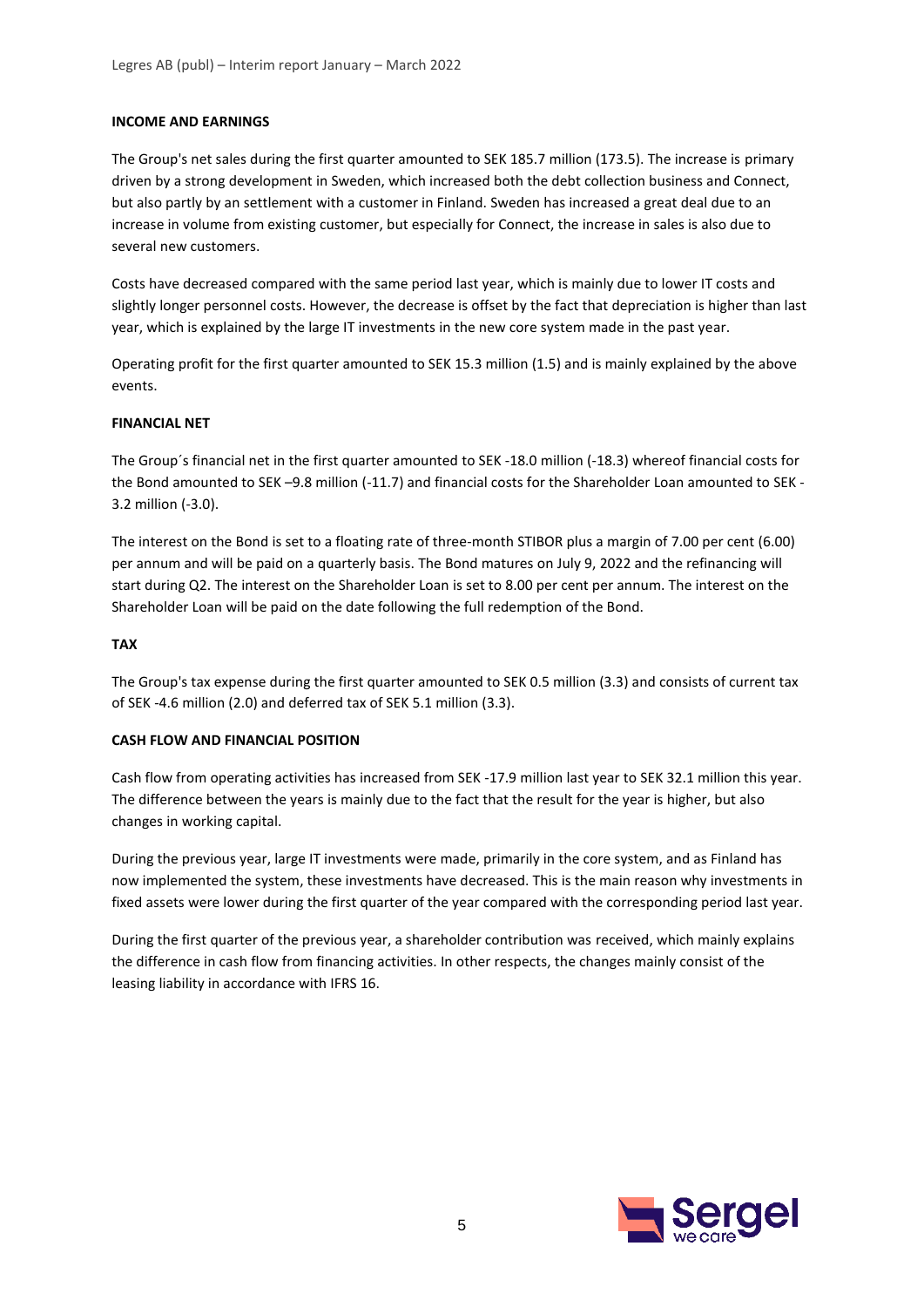## **OTHER FINANCIAL INDICATORS** *(not defined by IFRS)*

**Interest Coverage Ratio** is included in the maintenance test that, according to the Bond terms and conditions, shall be reported on quarterly basis. The interest coverage ratio must exceed 2.25x (2.25x for March 2021, 2.00x for December 2021).

| <b>INTEREST COVERAGE RATIO</b><br>(SEK million)                                            | 31 MAR 2022 | 31 MAR 2021 | 31 DEC 2021 |
|--------------------------------------------------------------------------------------------|-------------|-------------|-------------|
| Adjusted EBITDA on rolling twelve months<br>Adjusted Net Finance charges on rolling twelve | 99.4        | 116.0       | 84.0        |
| months                                                                                     | 32.8        | 38.1        | 32.8        |
| <b>Interest Coverage Ratio</b>                                                             | 3.03x       | 3.05x       | 2.56x       |

**Net Interest-Bearing Debt to EBITDA** is included in the maintenance test that, according to the Bond terms and conditions, shall be reported on quarterly basis. The indicator must not exceed 4.00x (5.00x for 31 March 2021 and 5.50x for 31 December 2021). Net interest-bearing debt does not include debt relating to obligations to pay future leasing fees according to IFRS 16.

| NET INTEREST BEARING DEBT TO EBITDA<br>(SEK million) | 31 MAR 2022 | 31 MAR 2021 | 31 DEC 2021 |
|------------------------------------------------------|-------------|-------------|-------------|
| Net interest-bearing debt                            | 337.7       | 394.0       | 370.7       |
| Adjusted EBITDA on rolling twelve months             | 99.4        | 116.0       | 84.0        |
| Net interest-bearing debt to EBITDA                  | 3.40x       | 3.40x       | 4.41x       |

**Cash and cash equivalents** are included in the maintenance test that, according to the Bond terms and conditions, shall be reported on quarterly basis. Cash and cash equivalents must amount to at least SEK 20.0 million. Cash and cash equivalents amounted to SEK 127.6 million per 31 March 2022 (SEK 99.1 million per 31 December 2021 and SEK 186.4 million per 31 March 2021).

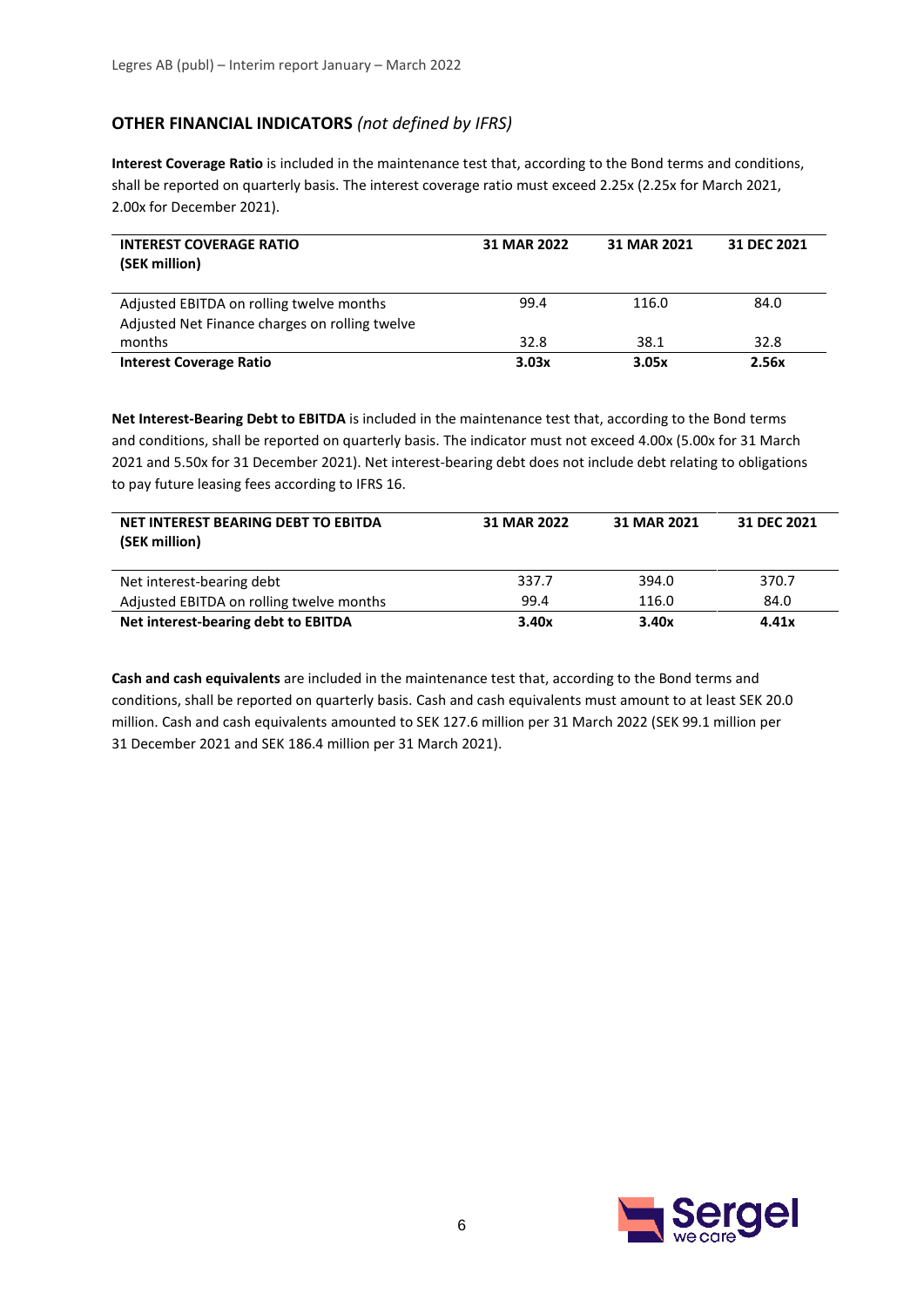## **PUBLICATION OF FINANCIAL INFORMATION**

Interim reports and other financial information are available at Legres AB (publ) website at [www.sergel.com.](http://www.sergel.com/)

The interim report for the second quarter 2022 will preliminary be published on 30 August 2022.

The Board of Directors provide their assurance that this Interim report provides an accurate overview of the operations of the Parent Company and the Group and that it also describes the principal risks faced by the Parent Company and the Group.

Stockholm April 29, 2022

Ewa Glennow Per Örtlund *Chairman of the Board Board Member*

Klaus Reimer *Board Member, Chief Executive Officer*

The Interim report has not been audited by the Group´s auditors.

## **CONTACT DETAILS**

Klaus Reimer, CEO +45 40 99 55 25 klaus.reimer@sergel.com

**LEGRES AB (publ)** Corporate ID no. 559085-4773

Adolf Fredriks Kyrkogata 8 Box 26134 SE-111 37 Stockholm. Sweden

[www.sergel.com](http://www.sergel.com/)

Tel: +46 (0)10-495 10 00

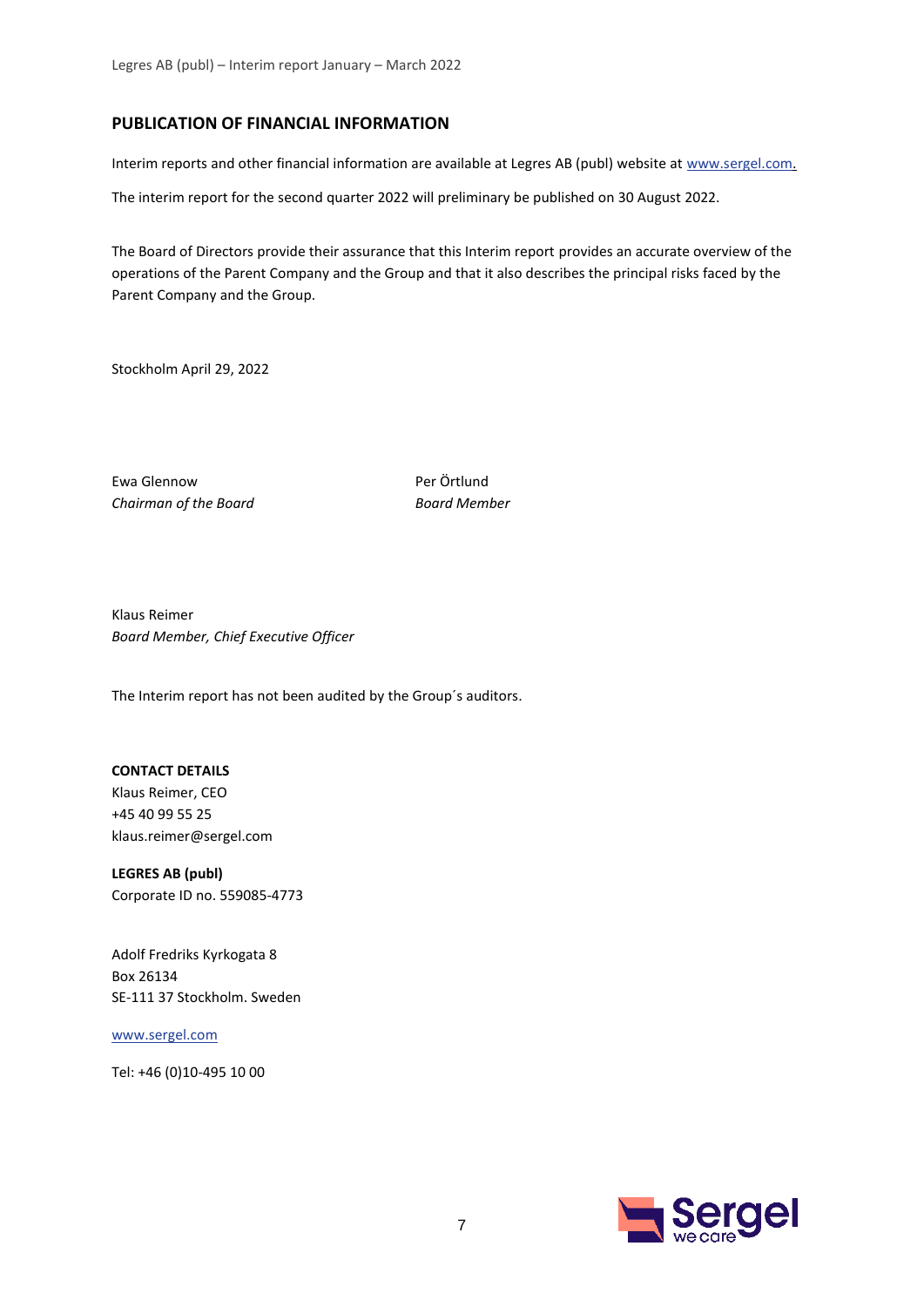## **GROUP FINANCIAL STATEMENTS**

## **GROUP INCOME STATEMENT**

| <b>INCOME STATEMENT</b>     |             | <b>JANUARY-</b> | <b>JANUARY-</b> | <b>JANUARY-</b> |
|-----------------------------|-------------|-----------------|-----------------|-----------------|
| (SEK million)               |             | <b>MARCH</b>    | <b>MARCH</b>    | <b>DECEMBER</b> |
|                             | <b>Note</b> | 2022            | 2021            | 2021            |
| Net sales                   | 4           | 185.7           | 173.5           | 701.3           |
| Production cost             |             | $-128.7$        | $-130.0$        | $-503.9$        |
| <b>Gross result</b>         |             | 57.0            | 43.5            | 197.4           |
|                             |             |                 |                 |                 |
| Administrative expenses     |             | $-41.7$         | $-42.0$         | $-163.1$        |
| <b>Operating result</b>     |             | 15.3            | 1.5             | 34.4            |
|                             |             |                 |                 |                 |
| Financial net               |             | $-18.0$         | $-18.3$         | $-64.3$         |
| - whereof Secured Bonds     |             | $-9.8$          | $-11.7$         | $-42.9$         |
| - whereof Shareholder loans |             | $-3.2$          | $-3.0$          | $-12.5$         |
| - whereof other             |             | $-5.0$          | $-3.6$          | $-8.9$          |
| <b>Result before tax</b>    |             | $-2.7$          | $-16.8$         | $-29.9$         |
|                             |             |                 |                 |                 |
| Tax                         |             | 0.5             | 3.3             | $-9.2$          |
| <b>Net result</b>           |             | $-2.2$          | $-13.5$         | $-39.1$         |

## **GROUP STATEMENT OF COMPREHENSIVE INCOME**

| <b>COMPREHENSIVE INCOME</b><br>(SEK million)                                                      | <b>JANUARY –</b><br><b>MARCH</b><br>2022 | <b>JANUARY-</b><br><b>MARCH</b><br>2021 | <b>JANUARY –</b><br><b>DECEMBER</b><br>2021 |
|---------------------------------------------------------------------------------------------------|------------------------------------------|-----------------------------------------|---------------------------------------------|
| <b>Net Result</b>                                                                                 | $-2.2$                                   | $-13.5$                                 | $-39.1$                                     |
| Items that can be reclassified into<br>profit and loss<br><b>Currency translation differences</b> | 6.7                                      | 9.7                                     | 10.3                                        |
| Items that cannot be reclassified into<br>profit and loss                                         |                                          |                                         |                                             |
| Re-evaluation of pensions liability                                                               | 3.9                                      | 6.8                                     | 6.3                                         |
| Tax effect re-evaluation of pension                                                               |                                          |                                         |                                             |
| liability                                                                                         | $-0.8$                                   | $-1.4$                                  | $-1.3$                                      |
| Total other comprehensive income                                                                  | 9.8                                      | 15.1                                    | 15.1                                        |
| Comprehensive income for the period                                                               | 7.6                                      | 1.6                                     | $-23.8$                                     |

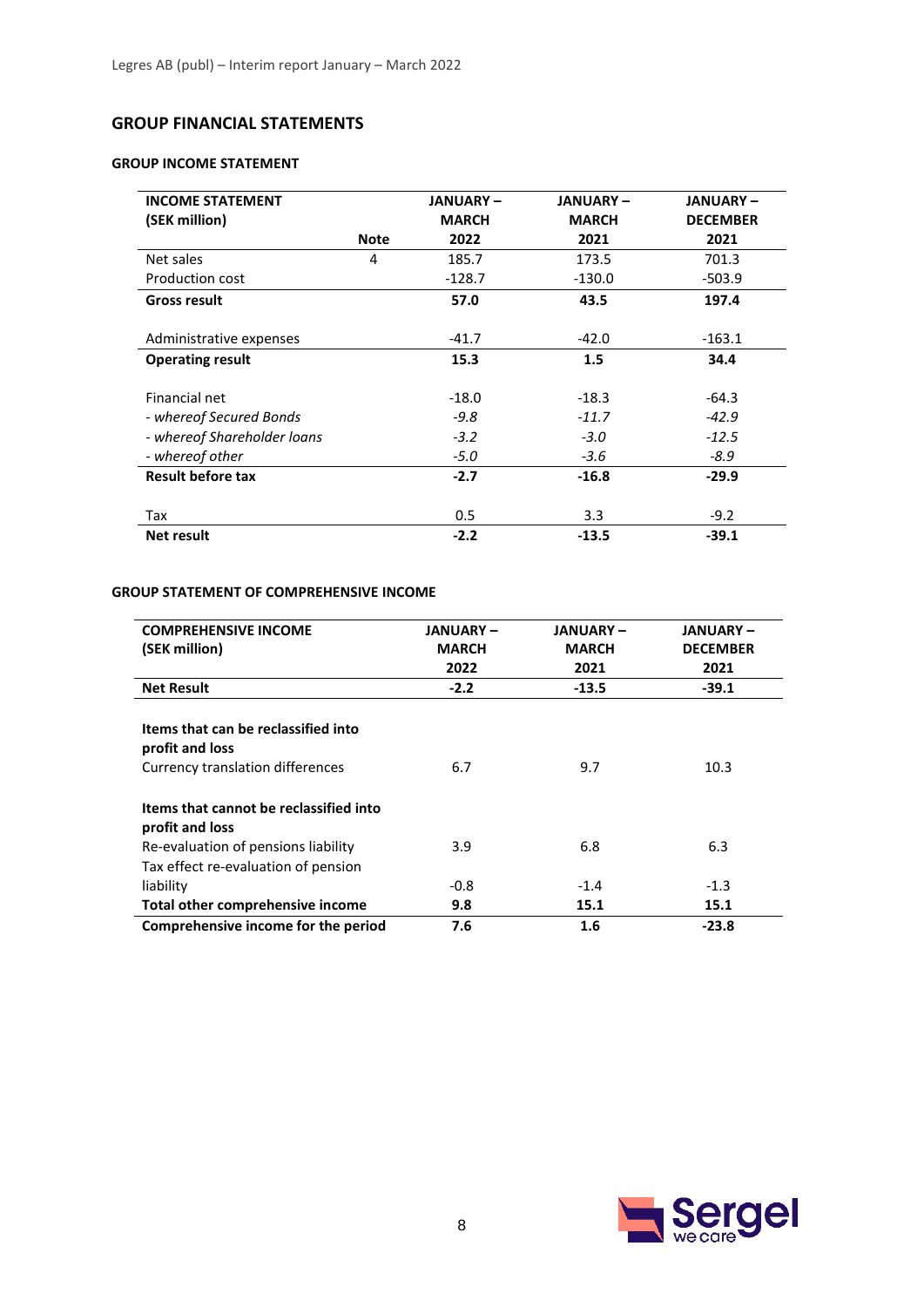#### **GROUP BALANCE SHEET**

| <b>BALANCE SHEET</b>                         |             |                |             |
|----------------------------------------------|-------------|----------------|-------------|
| (SEK million)                                |             |                |             |
|                                              | 31 MAR 2022 | 31 MAR 2021    | 31 DEC 2021 |
| <b>Assets</b>                                |             |                |             |
| Non-current assets                           |             |                |             |
| Goodwill                                     | 302.4       | 302.4          | 302.4       |
| Other intangible assets                      | 334.2       | 356.9          | 340.1       |
| Property. plant and equipment                | 1.4         | 2.9            | 1.8         |
| Right-of-use assets                          | 90.1        | 96.8           | 88.3        |
| Other long-term receivables                  | 5.1         | 5.1            | 4.7         |
| Deferred tax assets                          | 14.8        | 20.9           | 12.1        |
| <b>Sum of Non-current assets</b>             | 748.0       | 785.0          | 749.4       |
| Current assets                               |             |                |             |
| <b>Accounts Receivable</b>                   | 53.6        | 60.4           | 65.2        |
| Prepaid expenses & Accrued revenues          | 50.1        | 45.0           | 61.1        |
| Other receivables                            | 87.5        | 97.0           | 99.0        |
| Cash & bank                                  | 127.6       | 186.4          | 99.1        |
| <b>Sum of Current assets</b>                 | 318.8       | 388.8          | 324.4       |
| <b>Sum of Total Assets</b>                   | 1066.8      | 1 173.8        | 1073.8      |
|                                              |             |                |             |
|                                              |             |                |             |
| <b>Equity</b>                                | 69.7        | 87.5           | 62.1        |
| <b>Liabilities</b>                           |             |                |             |
| Non-current liabilities                      |             |                |             |
| Provisions for pensions                      | 25.3        | 30.4           | 29.8        |
| Long-term interest-bearing liabilities       |             | 545.5          |             |
| Subordinated liabilities                     | 168.0       | 155.2          | 164.7       |
| Long-term lease liabilities                  | 85.9        | 91.1           | 84.2        |
| Deferred tax liabilities                     | 45.6        | 53.0           | 46.7        |
| <b>Sum of Non-current liabilities</b>        | 324.8       | 875.2          | 325.4       |
| <b>Current liabilities</b>                   |             |                |             |
| Short-term interest-bearing liabilities      | 438.0       |                | 436.2       |
| <b>Current lease liabilities</b>             | 13.5        | 12.2           | 12.7        |
| <b>Accounts Payable</b>                      | 67.6        | 46.5           | 75.6        |
| <b>Current tax liabilities</b>               | 3.2         | $\overline{a}$ | 3.9         |
| Accrued expenses & Deferred                  | 51.3        | 58.2           | 50.7        |
| revenues                                     |             |                |             |
| Other liabilities                            | 98.7        | 94.2           | 107.2       |
| <b>Sum of Current liabilities</b>            | 672.3       | 211.1          | 686.3       |
| <b>Total liabilities</b>                     | 997.1       | 1 086.3        | 1 0 1 1 . 7 |
| <b>Sum of Total Liabilities &amp; Equity</b> | 1066.8      | 1 173.8        | 1073.8      |

#### **GROUP STATEMENT OF CHANGES IN EQUITY**

## **CHANGES IN EQUITY (SEK million) 31 MAR 2022 31 MAR 2021 31 DEC 2021 Equity at the beginning of the period 62.1 60.9 60.9** Comprehensive income for the period <br>
Shareholder contribution 
and the period 
Comprehensive income for the period 
Comprehensive income for the period 
The Comprehensive income for the period 
The Comprehensive income fo Shareholder contribution - 25.0 25.0 **Equity at the end of the period 69.7 87.5 62.1**

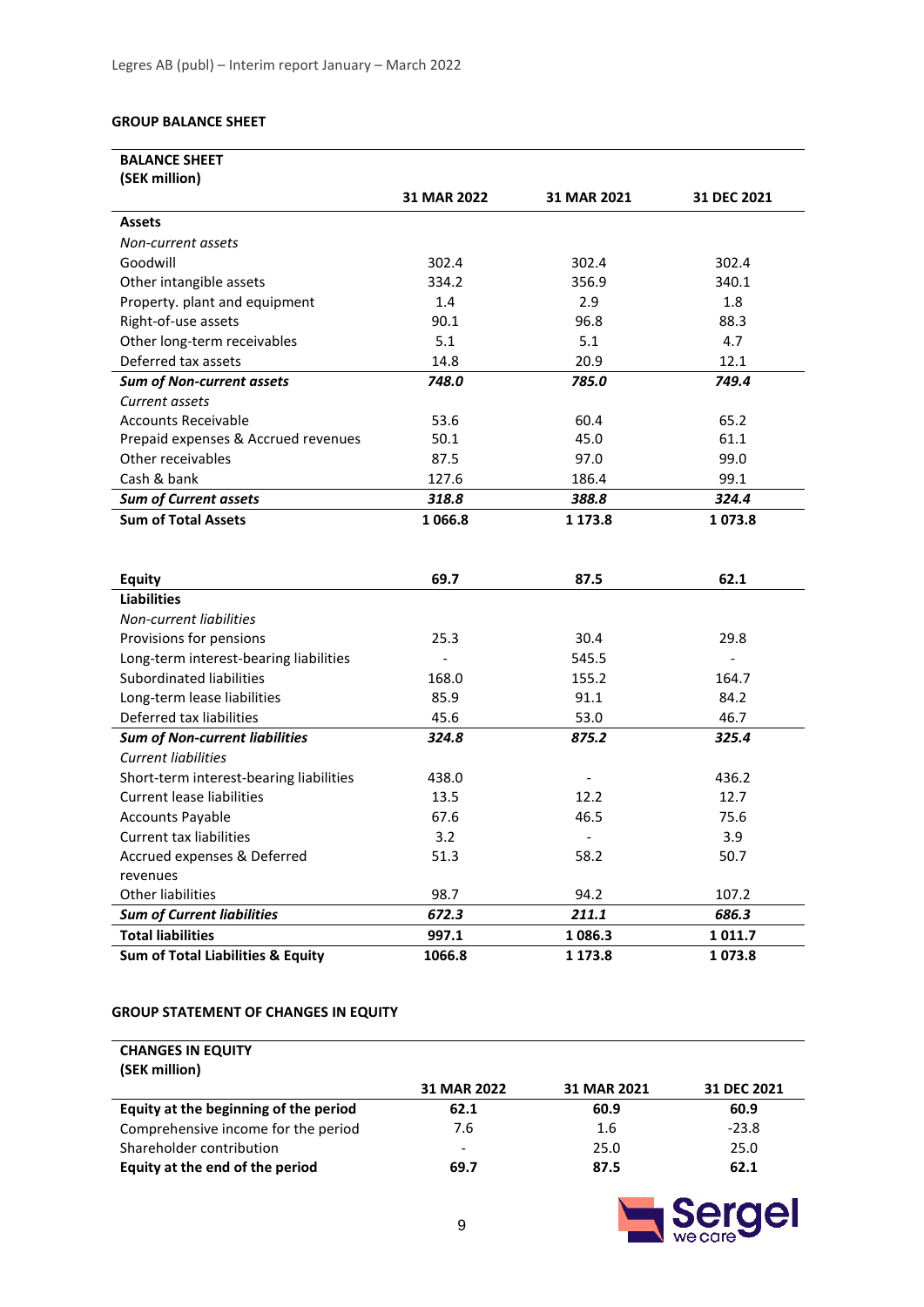## **GROUP CASH FLOW STATEMENT**

| <b>CASH FLOW</b>                            | <b>JANUARY-</b>      | <b>JANUARY-</b>      | <b>JANUARY –</b>        |
|---------------------------------------------|----------------------|----------------------|-------------------------|
| (SEK million)                               | <b>MARCH</b><br>2022 | <b>MARCH</b><br>2021 | <b>DECEMBER</b><br>2021 |
| <b>Operating activities</b>                 |                      |                      |                         |
| Result before tax                           | $-2.7$               | $-16.8$              | $-29.9$                 |
| Adjustments - items not included in the     |                      |                      |                         |
| cash flow                                   | 19.2                 | 21.7                 | 67.4                    |
| -whereof depreciation and impairment of     |                      |                      |                         |
| assets                                      | 16.7                 | 14.5                 | 65.7                    |
| -capitalized and accrued interest           | 3.2                  | 3.9                  | $-0.7$                  |
| -re-evaluation of net pension liabilities   | $-0.6$               | 0.1                  | $-1.5$                  |
| -other                                      |                      | 3.2                  | 3.9                     |
| Taxes paid                                  | $-5.6$               | $-8.0$               | $-5.3$                  |
| Cash flow from operating activities         | 10.9                 | $-3.1$               | 32.3                    |
| before change in working capital            |                      |                      |                         |
|                                             |                      |                      |                         |
| Other operating assets (incr- / decr+)      | 36.0                 | $-2.5$               | $-34.2$                 |
| Other operating liabilities (incr- / decr+) | $-14.8$              | $-12.3$              | 21.5                    |
| Cash flow from operating activities         | 32.1                 | $-17.9$              | 19.5                    |
|                                             |                      |                      |                         |
| <b>Investing activities</b>                 |                      |                      |                         |
| Acquisition of intangible assets            | $-3.5$               | $-22.0$              | $-44.9$                 |
| Acquisition of tangible assets              | $-6.1$               | $-0.3$               | $-3.9$                  |
| Change in financial assets                  | $-0.4$               |                      | 0.3                     |
| Cash flow from investing activities         | $-10.0$              | $-22.3$              | $-48.5$                 |
| <b>Financing activities</b>                 |                      |                      |                         |
| Shareholder contribution                    |                      | 25.0                 | 25.0                    |
| Other borrowings                            | 1.0                  | 0.3                  | 16.7                    |
| Repayment of other loans                    | 4.4                  | $-3.1$               | $-118.7$                |
| <b>Cash flow from Financing activities</b>  | 5.4                  | 22.2                 | $-77.0$                 |
|                                             |                      |                      |                         |
| Cash flow for the period                    | 27.4                 | $-18.0$              | $-106.0$                |
| Cash and cash equivalents at the            |                      |                      |                         |
| beginning of the period                     | 99.1                 | 200.9                | 200.9                   |
| Exchange rate differences                   | 1.1                  | 3.5                  | 4.2                     |
| Cash and cash equivalents at the end of     | 127.6                | 186.4                | 99.1                    |
| the period                                  |                      |                      |                         |

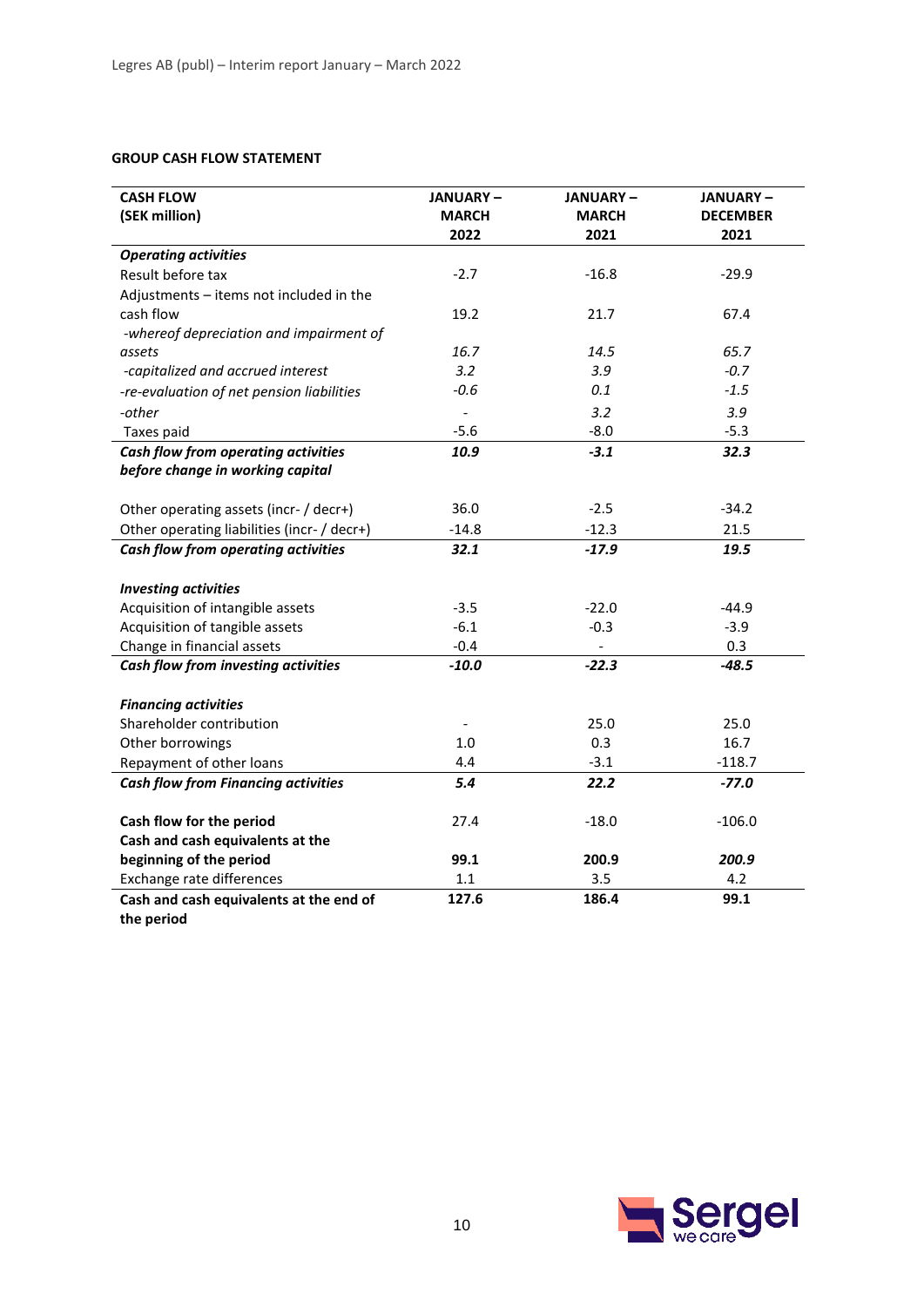## **PARENT COMPANY FINANCIAL STATEMENTS**

#### **PARENT COMPANY INCOME STATEMENT**

| <b>INCOME STATEMENT</b>     | <b>JANUARY-</b>          | <b>JANUARY-</b>          | <b>JANUARY-</b> |
|-----------------------------|--------------------------|--------------------------|-----------------|
| (SEK million)               | <b>MARCH</b>             | <b>MARCH</b>             | <b>DECEMBER</b> |
|                             | 2022                     | 2021                     | 2021            |
| Net sales                   | 16.2                     | 17.8                     | 68.9            |
| Production cost             |                          |                          |                 |
| <b>Gross result</b>         | 16.2                     | 17.8                     | 68.9            |
|                             |                          |                          |                 |
| Administrative expenses     | $-13.1$                  | $-15.6$                  | $-57.7$         |
| Depreciation                | $-3.7$                   | $-2.1$                   | $-14.9$         |
| <b>Operating result</b>     | $-0.6$                   | 0.1                      | $-3.7$          |
|                             |                          |                          |                 |
| Financial net               | $-17.0$                  | $-16.5$                  | $-54.4$         |
| - whereof Secured bonds     | $-7.6$                   | $-11.7$                  | $-41.4$         |
| - whereof Shareholder loans | $-3.2$                   | $-3.0$                   | $-12.5$         |
| - whereof Dividends         | $\overline{\phantom{a}}$ | $\overline{\phantom{a}}$ | 5.5             |
| <b>Result before tax</b>    | $-17.6$                  | $-16.4$                  | $-58.1$         |
|                             |                          |                          |                 |
| Appropriations              |                          |                          | 11.1            |
| Tax                         | 3.6                      | 3.4                      | $-4.6$          |
| <b>Net result</b>           | $-14.0$                  | $-13.0$                  | $-51.6$         |

#### **PARENT COMPANY STATEMENT OF COMPREHENSIVE INCOME**

| <b>COMPREHENSIVE INCOME</b><br>(SEK million) | JANUARY –<br><b>MARCH</b><br>2022 | JANUARY –<br><b>MARCH</b><br>2021 | JANUARY –<br><b>DECEMBER</b><br>2021 |
|----------------------------------------------|-----------------------------------|-----------------------------------|--------------------------------------|
| Net Result                                   | $-14.0$                           | $-13.0$                           | -51.6                                |
| Comprehensive income for the period          | -13.0                             | $-13.0$                           | -51.6                                |

For the parent company, the first quarter resulted in a net result of SEK -14.0 million, which can be compared with SEK -13 million for the same quarter in 2021. The parent company does not conduct its own operations, the income consists mainly of dividends and any group contributions. Depending on when the dividends are determined, the result can vary from quarter to quarter.

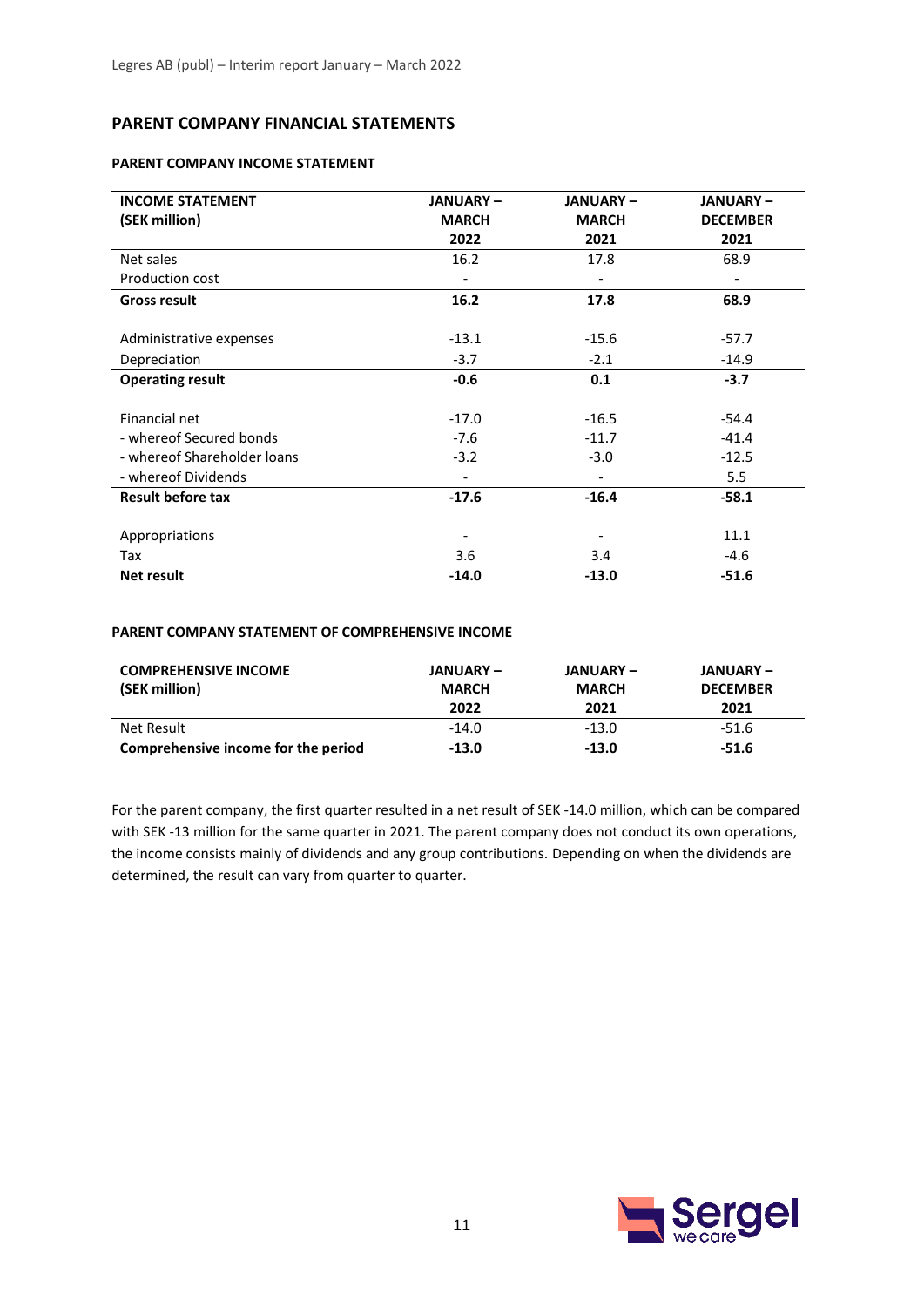#### **PARENT COMPANY BALANCE SHEET**

## **BALANCE SHEET**

| (SEK million)                                |             |             |             |
|----------------------------------------------|-------------|-------------|-------------|
|                                              | 31 MAR 2022 | 31 MAR 2021 | 31 DEC 2021 |
| <b>Assets</b>                                |             |             |             |
| Non-current assets                           |             |             |             |
| Intangible assets                            | 122.8       | 114.7       | 123.1       |
| Shares in subsidiaries                       | 684.1       | 684.1       | 684.1       |
| Deferred tax assets                          | 10.0        | 14.4        | 6.4         |
| <b>Sum of Non-current assets</b>             | 816.9       | 813.2       | 813.6       |
| Current assets                               |             |             |             |
| Prepaid expenses & Accrued                   |             |             |             |
| revenues                                     | 0.1         | 4.9         | 0.2         |
| Other receivables                            | 152.6       | 127.8       | 161.4       |
| Cash & bank                                  | 6.4         | 111.9       | 3.7         |
| <b>Sum of Current assets</b>                 | 159.1       | 244.6       | 165.3       |
| <b>Sum of Total Assets</b>                   | 976.0       | 1057.8      | 978.9       |
|                                              |             |             |             |
|                                              |             |             |             |
| <b>Equity</b>                                | 28.6        | 81.2        | 42.6        |
| <b>Liabilities</b>                           |             |             |             |
| Non-current liabilities                      |             |             |             |
| Long-term interest-bearing liabilities       |             | 545.5       |             |
| Subordinated liabilities                     | 293.7       | 241.2       | 289.8       |
| <b>Sum of Non-current liabilities</b>        | 293.7       | 786.7       | 289.8       |
| <b>Current liabilities</b>                   |             |             |             |
| Short-term interest-bearing liabilities      | 438.0       |             | 436.2       |
| <b>Accounts Payable</b>                      | 20.1        | 19.5        | 29.5        |
| Accrued expenses & deferred                  | 19.6        | 12.1        | 15.6        |
| revenues                                     |             |             |             |
| <b>Other liabilities</b>                     | 176.0       | 158.3       | 165.2       |
| <b>Sum of Current liabilities</b>            | 189.9       | 189.9       | 194.7       |
| <b>Total liabilities</b>                     | 947.4       | 976.6       | 646.5       |
| <b>Sum of Total Liabilities &amp; Equity</b> | 976.0       | 1057.8      | 978.9       |

### **PARENT COMPANY STATEMENT OF CHANGES IN EQUITY**

| <b>CHANGES IN EQUITY</b>              |             |             |             |
|---------------------------------------|-------------|-------------|-------------|
| (SEK million)                         |             |             |             |
|                                       | 31 MAR 2022 | 31 MAR 2021 | 31 DEC 2021 |
| Equity at the beginning of the period | 42.6        | 69.2        | 69.2        |
| Comprehensive income for the period   | $-14.0$     | $-13.0$     | $-51.6$     |
| Shareholder contribution              | -           | 25.0        | 25.0        |
| Equity at the end of the period       | 28.6        | 81.2        | 42.6        |

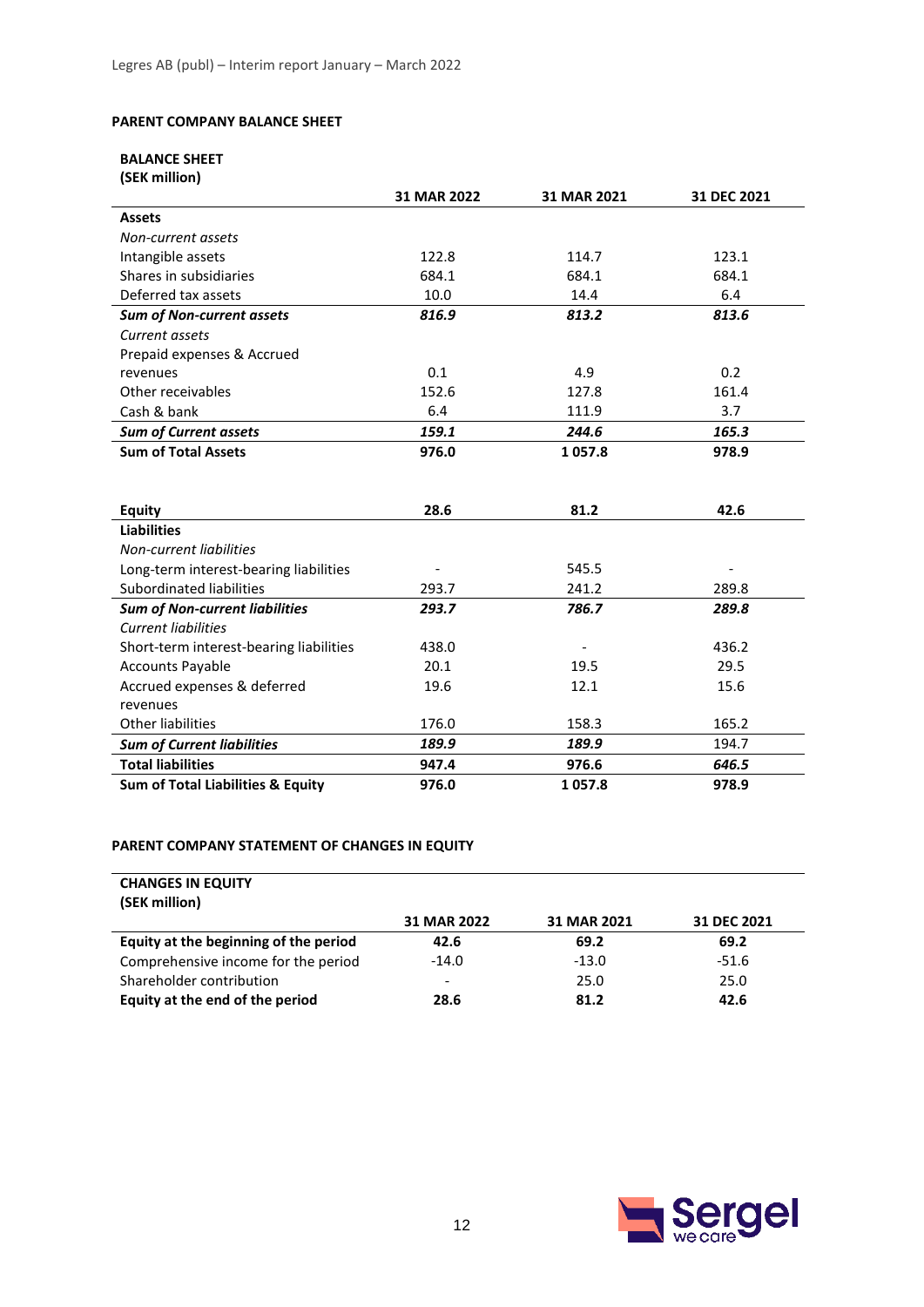## **NOTE 1 GENERAL INFORMATION**

Legres AB (publ) is a Swedish public limited liability company operating under the laws of Sweden with corporate ID no. 559085-4773. The registered office of the company is Box 26134, 100 41 Stockholm and the company's headquarters are located at Adolf Fredriks Kyrkogata 8, 111 37 Stockholm with telephone number 010-495 10 00.

The objective of the company is to serve as parent company for a group of companies delivering services within the areas of credit scoring, accounts receivable, debt collections and payment- and message services in the Nordic countries.

Legres AB (Publ) is a fully owned subsidiary of Legres Holding AB, corporate ID no. 559093-6596, located in Stockholm. Legres Holding AB is in turn a fully owned subsidiary of Zostera AB. corporate ID no. 556587-0242, also located in Stockholm.

## **NOTE 2 ACCOUNTING PRINCIPLES**

This interim report has been prepared in accordance with the Annual Accounts Act and IAS 34 Interim Financial Reporting for the Group and in accordance with Chapter 9 of the Annual Accounts Act for the Parent Company. The Group applies IFRS as adopted by the EU. The parent company applies RFR 2 Accounting for legal entities.

The group applies the same accounting principles as stated in the annual report for 2021.

## **NOTE 3 RISKS**

The group annual report describes the risks per 31 December 2021 and contains sensitivity analyses. It is the view of the group that the risks have not changed in any material way during 2022.

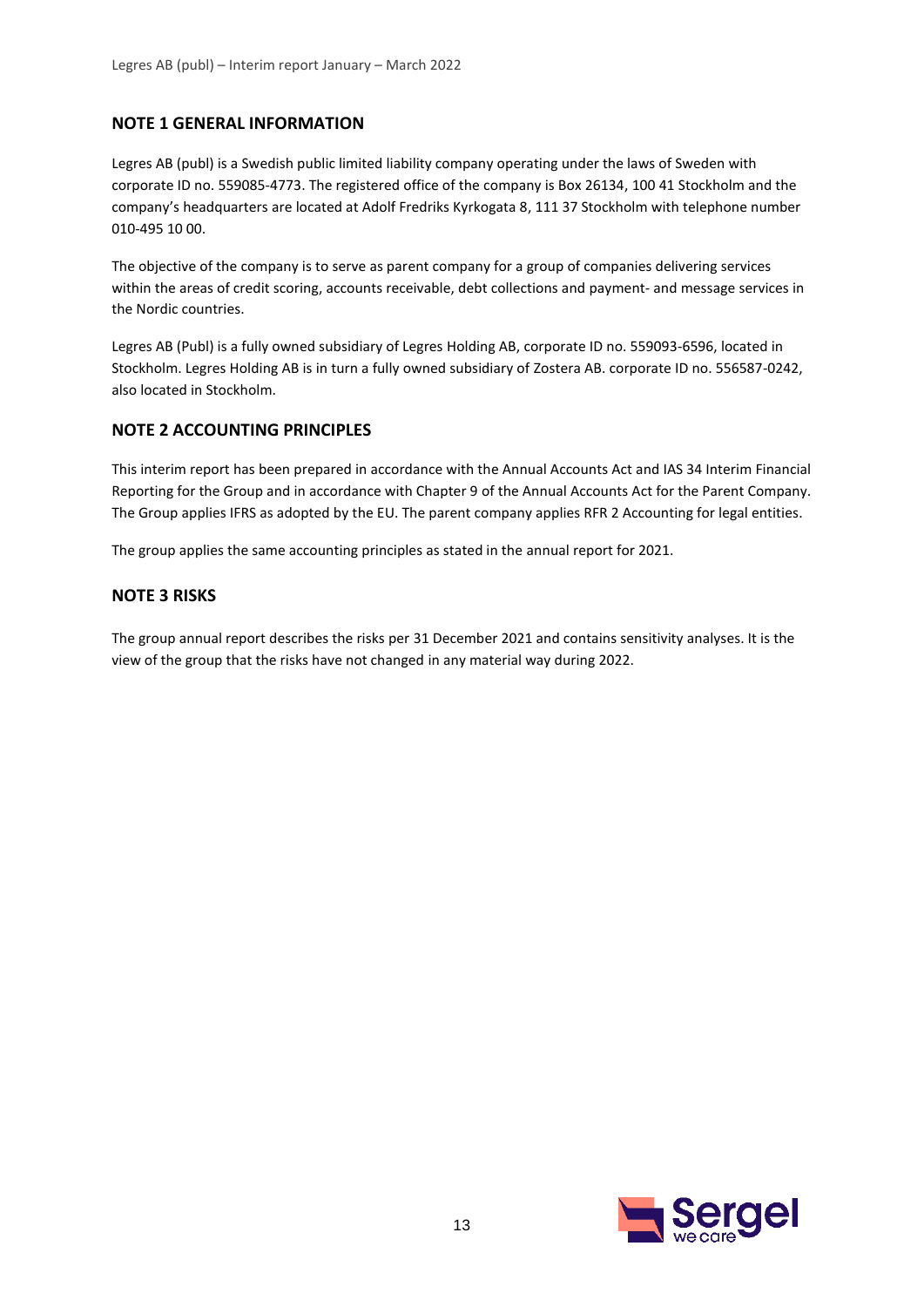## **NOTE 4 SEGMENT INFORMATION**

#### **GROUP SEGMENT INFORMATION IN SUMMARY**

| NET SALES FROM EXTERNAL CLIENTS BY<br><b>REGION</b><br>(SEK million) | <b>JANUARY-</b><br><b>MARCH</b> | <b>JANUARY-</b><br><b>MARCH</b> | <b>JANUARY-</b><br><b>DECEMBER</b> |
|----------------------------------------------------------------------|---------------------------------|---------------------------------|------------------------------------|
|                                                                      | 2022                            | 2021                            | 2021                               |
| Sweden                                                               | 114.1                           | 106.5                           | 439.0                              |
| Norway                                                               | 19.1                            | 25.1                            | 89.2                               |
| Finland                                                              | 37.7                            | 26.2                            | 114.4                              |
| <b>Denmark</b>                                                       | 14.9                            | 15.7                            | 58.7                               |
| <b>Total Net Sales from external clients by</b><br>region            | 185.7                           | 173.5                           | 701.3                              |

| <b>NET SALES DIVIDED BY SERVICE</b><br>(SEK million) | <b>JANUARY –</b><br><b>MARCH</b><br>2022 | <b>JANUARY –</b><br><b>MARCH</b><br>2021 | <b>JANUARY-</b><br><b>DECEMBER</b><br>2021 |
|------------------------------------------------------|------------------------------------------|------------------------------------------|--------------------------------------------|
| Debt Collection                                      | 122.4                                    | 120.4                                    | 466.9                                      |
| Payment- and message services                        | 50.8                                     | 36.7                                     | 175.9                                      |
| Accounts Receivable                                  | 2.8                                      | 3.8                                      | 13.1                                       |
| <b>Credit Decision</b>                               | 9.7                                      | 12.6                                     | 45.4                                       |
| <b>Total Net Sales from external clients by</b>      | 185.7                                    | 173.5                                    | 701.3                                      |

#### **region**

All revenue is recognized at a specific point in time.

| <b>OPERATING RESULT</b><br>(SEK million) | <b>JANUARY-</b><br><b>MARCH</b> | <b>JANUARY-</b><br><b>MARCH</b> | <b>JANUARY-</b><br><b>DECEMBER</b> |
|------------------------------------------|---------------------------------|---------------------------------|------------------------------------|
|                                          | 2022                            | 2021                            | 2021                               |
| Sweden                                   | 3.4                             | $-0.9$                          | 14.3                               |
| Norway                                   | 0.0                             | 2.1                             | 21.1                               |
| Finland                                  | 15.2                            | 2.8                             | 17.4                               |
| Denmark                                  | 4.1                             | 4.1                             | 12.7                               |
| Group items and eliminations             | $-7.4$                          | $-6.6$                          | $-31.1$                            |
| <b>Operating result</b>                  | 15.3                            | 1.5                             | 34.4                               |
| Financial net                            | $-18.0$                         | $-18.3$                         | $-64.3$                            |
| Tax                                      | 0.5                             | 3.3                             | $-9.2$                             |
| <b>Net Result</b>                        | $-2.2$                          | $-13.5$                         | $-39.1$                            |

## **NOTE 5 RELATED PARTY TRANSACTIONS**

Legres AB (publ) has received Shareholder Loan from Legres Holding AB which as of the balance sheet date amounts to SEK 168.0 (155.2) million in connection with the acquisition of Sergel Companies. The interest on the subordinated loan is set to 8.00% and is capitalized until full redemption of the Bonds.

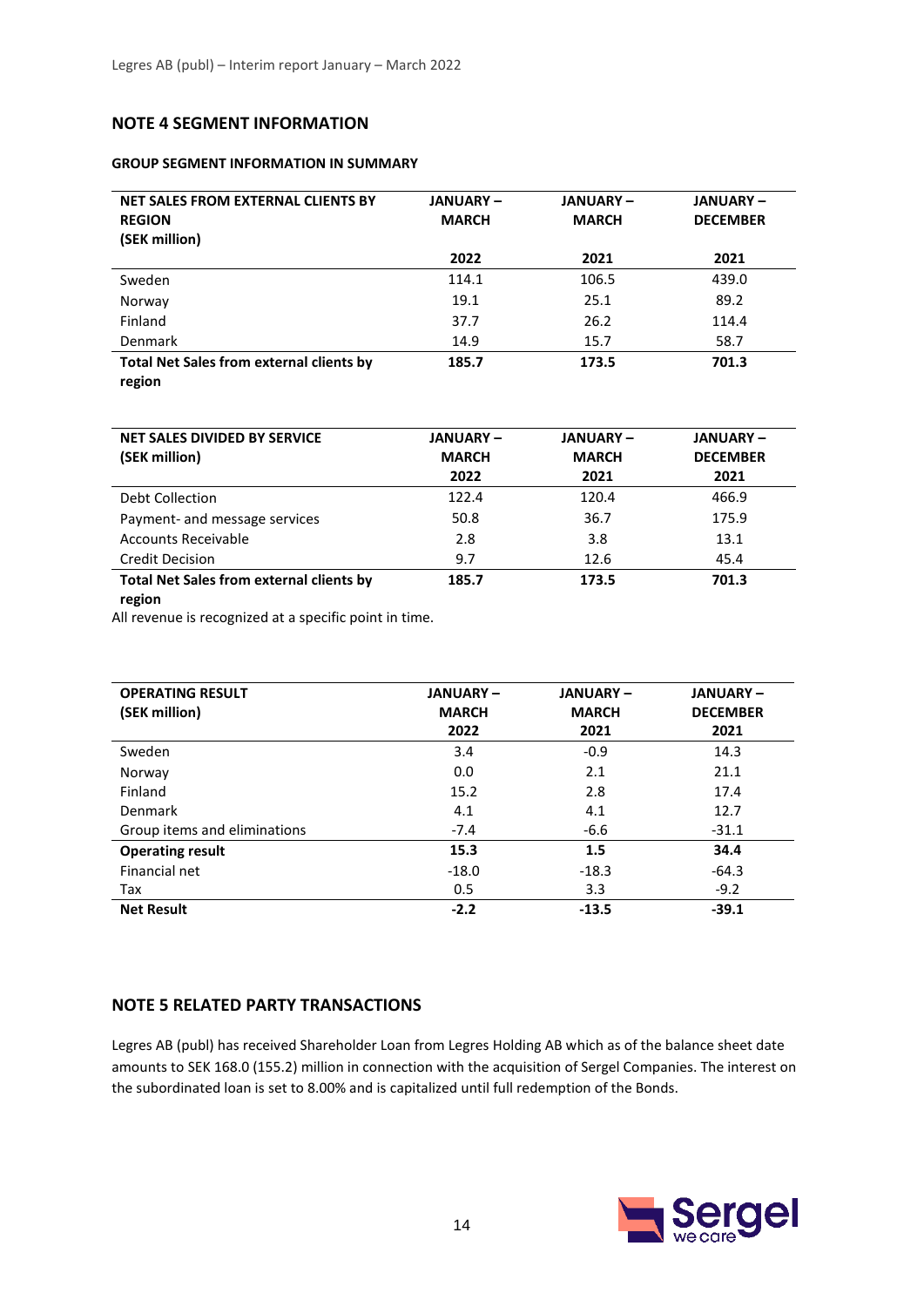| NOTE 6 CLASSIFICATION OF FINANCIAL ASSETS AND LIABILITIES |  |
|-----------------------------------------------------------|--|
|-----------------------------------------------------------|--|

| <b>Classification</b><br>(SEK million)<br>2022-03-31 | Fair value via<br>P&L | Amortized<br>cost via P&L | Fair value via<br>OCI | <b>Total</b> |
|------------------------------------------------------|-----------------------|---------------------------|-----------------------|--------------|
| <b>Financial assets</b>                              |                       |                           |                       |              |
| Other long-term receivables                          |                       | 5.1                       |                       | 5.1          |
| <b>Accounts Receivable</b>                           |                       | 53.6                      |                       | 53.6         |
| Other receivables                                    |                       | 87.5                      |                       | 87.5         |
| Prepaid expenses & accrued revenues                  |                       | 50.1                      |                       | 50.1         |
| Cash & bank                                          |                       | 127.6                     |                       | 127.6        |
| Total                                                |                       | 323.9                     |                       | 323.9        |
| <b>Financial liabilities</b>                         |                       |                           |                       |              |
| Short-term interest-bearing liabilities              |                       | 438.0                     |                       | 438.0        |
| Subordinated debt                                    |                       | 168.0                     |                       | 168.0        |
| Lease liabilities                                    |                       | 99.4                      |                       | 99.4         |
| <b>Accounts Payable</b>                              |                       | 67.6                      |                       | 67.6         |
| Other current liabilities                            |                       | 98.7                      |                       | 98.7         |
| Accrued expenses & deferred revenues                 |                       | 51.3                      |                       | 51.3         |
| Total                                                |                       | 953.0                     |                       | 953.0        |
|                                                      |                       |                           |                       |              |
| <b>Classification</b>                                | <b>Fair value</b>     | <b>Amortized</b>          | <b>Fair value</b>     | <b>Total</b> |
| (SEK million)                                        | via P&L               | cost via P&L              | via OCI               |              |
| 2021-03-31                                           |                       |                           |                       |              |
| <b>Financial assets</b>                              |                       |                           |                       |              |
| Other long-term receivables                          |                       | 5.1                       |                       | 5.1          |
| <b>Accounts Receivable</b>                           |                       | 60.4                      |                       | 60.4         |
| Other receivables                                    |                       | 97.0                      |                       | 97.0         |
| Prepaid expenses & accrued revenues                  |                       | 45.0                      |                       | 45.0         |
| Cash & bank                                          |                       | 186.4                     |                       | 186.4        |
| <b>Total</b>                                         |                       | 393.9                     |                       | 393.9        |
| <b>Financial liabilities</b>                         |                       |                           |                       |              |
| Long-term interest-bearing liabilities               |                       | 545.5                     |                       | 545.5        |
| Subordinated debt                                    |                       | 152.2                     |                       | 152.2        |
| Lease liabilities                                    |                       | 103.3                     |                       | 103.3        |
| <b>Accounts Payable</b>                              |                       | 46.5                      |                       | 46.5         |
| Other current liabilities                            |                       | 94.2                      |                       | 94.2         |
| Accrued expenses & deferred revenues                 |                       | 61.2                      |                       | 61.2         |
| Total                                                |                       | 1 002.9                   |                       | 1 002.9      |